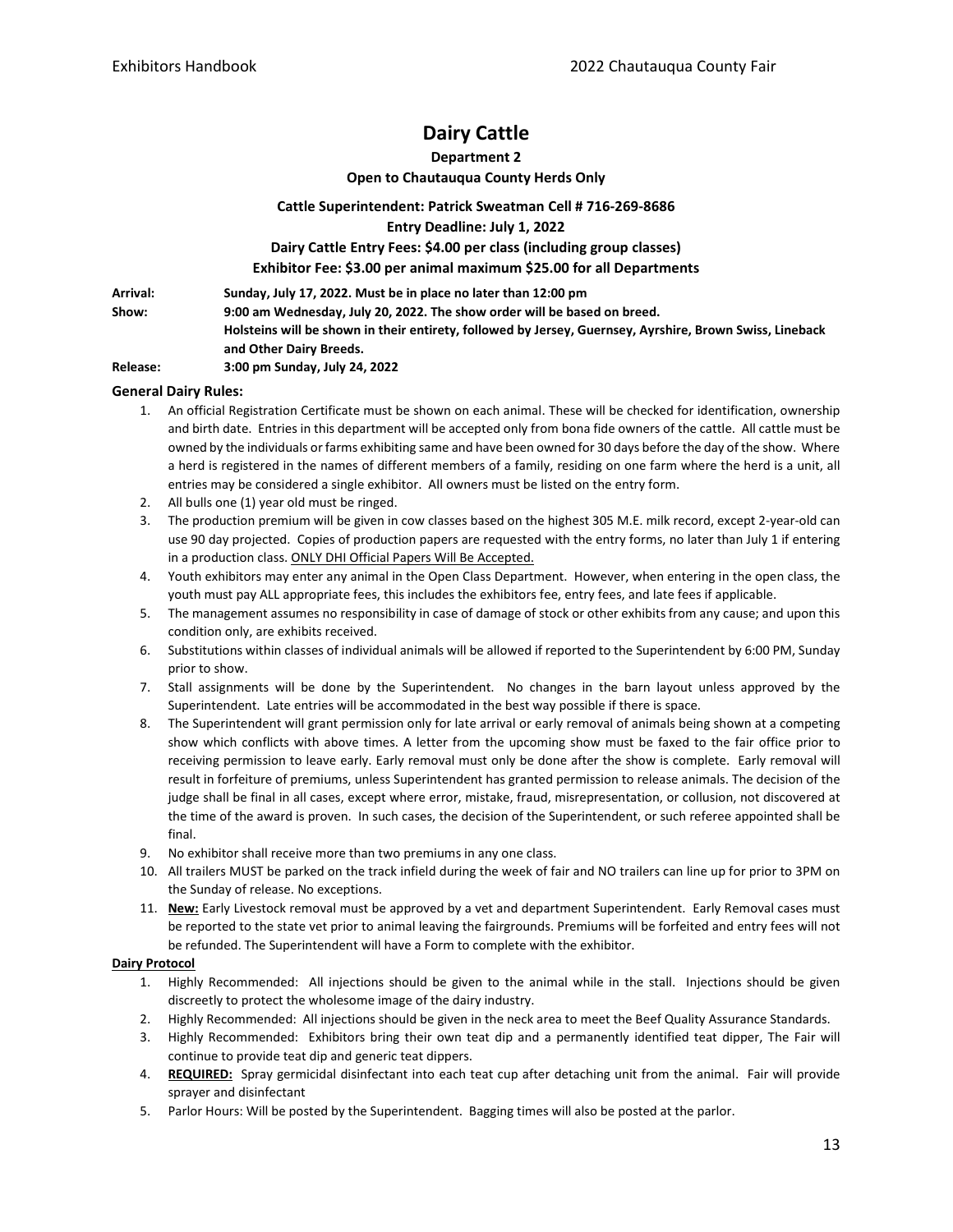| <b>SECTION A- HOLSTEIN</b> | <b>SECTION C- GUERNSEY</b> | <b>SECTION E- BROWN SWISS</b>  |
|----------------------------|----------------------------|--------------------------------|
| <b>SECTION B- JERSEY</b>   | <b>SECTION D- AYRSHIRE</b> | <b>SECTION F- LINEBACKS</b>    |
|                            |                            | <b>SECTION G- OTHER BREEDS</b> |

#### **Class Numbers**

- 1. **Junior Calf** born between 3/1/22 and 5/1/22
- 2. **Intermediate Heifer Calf** born between 12/1/22 and 2/28/22
- 3. **Senior Calf** born between 9/1/21 and 11/30/21
- 4. **Summer Yearling** born between 6/1/21 and 8/31/21
- 5. **Junior Yearling** (not in milk)- born between 3/1/21 and 5/31/21
- 6. **Intermediate Senior Yearling** (not in milk)- born between 12/1/20 and 2/28/21
- 7. **Senior Yearling** born between 9/1/20 and 11/30/20
- 8. **Champion \***
- 9. **Reserve Champion Junior Female \***
- 10. **Junior Best 3 Females** All bred and 1 owned by exhibitor
- 11. **Junior 2-year-old** (in milk)- born between 3/1/20 and 8/31/20
- 12. **Senior 2-year old** (in milk)- born between 9/1/19 and 2/28/20
- 13. **Junior 3-year old** (in milk)- born between 3/1/19 and 8/31/19
- 14. **Senior 3-year old** (in milk)- born between 9/1/18 and 2/28/19
- 15. **4 year Old** (in milk)- born between 9/1/17 and 8/31/18
- 16. **5 year old** (in milk)- born between 9/1/16 and 8/31/17
- 17. **Aged Cow** born before 9/1/16
- 18. **100,000 Pound Cow** Proof of actual production must be presented show day. Official DHI Papers Only.
- 19. **Dry 3 and 4 year Old Cow** born between 9/1/17 and 8/31/19
- 20. **Dry Aged Cow** Born before 9/1/17
- 21. **Champion Senior Female \***
- 22. **Reserve Champion Senior Female \***
- 23. **Grand Champion Female \***
- 24. **Reserve Grand Champion Female \***
- 25. **Senior Best 3 Females** All bred and 1 owned by exhibitor
- 26. **Dairy Herd** All owned by exhibitor, consists of 4 cows that have calved at least once.
- 27. **Dam and Daughter**
- 28. **Produce of Dam-** Any two animals any age, either sex, progeny of one dam.
- **Do Not List On Entry Form**
- **Premiums for Section A- Holstein**

Classes # 1-10 and 25-28

| $1st - $20.00$                   | $2nd - $17.00$ | $3rd-S14.00$   | 4 <sup>th</sup> -\$11.00 | 5 <sup>th</sup> -\$9.00  | $6th - $7.00$  |
|----------------------------------|----------------|----------------|--------------------------|--------------------------|----------------|
| Classes # 11-20                  |                |                |                          |                          |                |
| $1st - $35.00$                   | $2nd - $30.00$ | 3rd-\$24.00    | 4 <sup>th</sup> -\$19.00 | 5 <sup>th</sup> -\$19.00 | $6th - $11.00$ |
| <b>Premiums for Sections B-G</b> |                |                |                          |                          |                |
| Classes #1-10 and 25-28          |                |                |                          |                          |                |
| $1st - $12.00$                   | $2nd - $10.00$ | $3rd - $8.00$  | $4th - $6.00$            | 5 <sup>th</sup> -\$4.00  | $6th - $2.00$  |
| Classes # 11-20                  |                |                |                          |                          |                |
| $1st - 22.00$                    | $2nd - $18.00$ | $3rd - $15.00$ | 4 <sup>th</sup> -\$11.00 | $5th - $9.00$            | $6th - $6.00$  |
|                                  |                |                |                          |                          |                |

*Grand Champion Females from each section (breed) will be asked to come into the ring to compete for the title of Supreme Champion.*

*Best Udder Awards* will be awarded in classes # 10-16. **The Premiums are \$11.00 and \$6.00**

*A Production Award* will be awarded in classes #10-16 . **The Premium is \$11.00**

*Supreme Champion*. **The Premium is \$50.00**

Chautauqua County Breeders will present a rotating trophy to the winning Best 3 Females Bred and Owned by exhibitor of the Holstein breed.

#### **Herdsman Awards:**

1st-\$10.00 2nd-\$5.00 3rd-\$3.00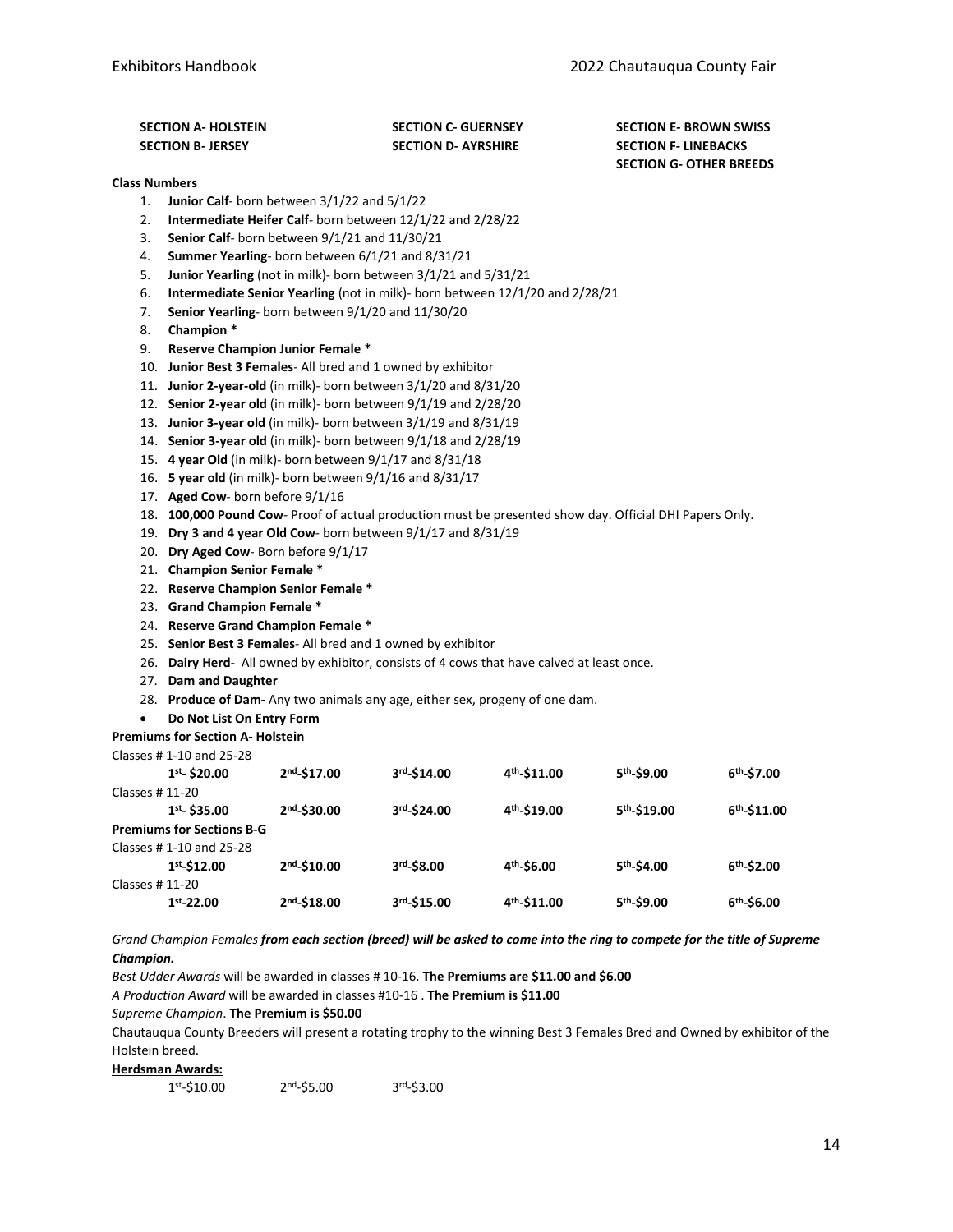| ä      |
|--------|
|        |
| ź<br>ī |
|        |
|        |
|        |
|        |
|        |
| s<br>S |
|        |
|        |
|        |
|        |
|        |
| Ξ      |

|                                   |                                                                                                                                                                                                                                                                                          | Paid $\frac{1}{2}$ $\frac{1}{2}$ $\frac{1}{2}$ $\frac{1}{2}$ $\frac{1}{2}$ $\frac{1}{2}$ $\frac{1}{2}$ $\frac{1}{2}$ $\frac{1}{2}$ $\frac{1}{2}$ $\frac{1}{2}$ $\frac{1}{2}$ $\frac{1}{2}$ $\frac{1}{2}$ $\frac{1}{2}$ $\frac{1}{2}$ $\frac{1}{2}$ $\frac{1}{2}$ $\frac{1}{2}$ $\frac{1}{2}$ $\frac{1}{2}$ $\frac{1}{$ | $\text{Cash }$ \$                                 |  |         |                                                                                                            |  |
|-----------------------------------|------------------------------------------------------------------------------------------------------------------------------------------------------------------------------------------------------------------------------------------------------------------------------------------|------------------------------------------------------------------------------------------------------------------------------------------------------------------------------------------------------------------------------------------------------------------------------------------------------------------------|---------------------------------------------------|--|---------|------------------------------------------------------------------------------------------------------------|--|
| OFFICE USE ONLY<br>Exhibit Number | DEPARTMENT 2-DAIRY CATTLE<br>All cattle entries must be postmarked or hand delivered by July 1 st.<br>The Chautauqua County Fair reserves the right to refuse any entries due to lack of facilities.<br>Preference will be given to residents and/or members of Chautauqua County clubs. |                                                                                                                                                                                                                                                                                                                        |                                                   |  |         | Please mail entries to<br>Chautauqua County Fair<br>P.O. Box 191<br>Dunkirk, NY 14048<br>Attn: Entry Clerk |  |
|                                   |                                                                                                                                                                                                                                                                                          | Qty                                                                                                                                                                                                                                                                                                                    | Total Entry Fees<br>Fees MUST Accompany this Form |  | Price   | Tota1<br>Am ount                                                                                           |  |
|                                   | $\text{Zip Code } \underline{\hspace{2cm}} \text{City } \underline{\hspace{2cm}} \text{State } \underline{\hspace{2cm}} \text{.}$                                                                                                                                                        |                                                                                                                                                                                                                                                                                                                        | Exhibitor's Fee Per Animal<br>Max \$25.00         |  | \$3.00  |                                                                                                            |  |
|                                   |                                                                                                                                                                                                                                                                                          |                                                                                                                                                                                                                                                                                                                        | Entry Fee Per Class                               |  | \$4.00  |                                                                                                            |  |
|                                   |                                                                                                                                                                                                                                                                                          |                                                                                                                                                                                                                                                                                                                        | Late Entry Per Animal                             |  | \$15.00 |                                                                                                            |  |
|                                   |                                                                                                                                                                                                                                                                                          |                                                                                                                                                                                                                                                                                                                        | <b>TOTAL FEES</b>                                 |  |         |                                                                                                            |  |
|                                   |                                                                                                                                                                                                                                                                                          |                                                                                                                                                                                                                                                                                                                        |                                                   |  |         |                                                                                                            |  |
|                                   |                                                                                                                                                                                                                                                                                          |                                                                                                                                                                                                                                                                                                                        | $\#$ of animals in 4-H<br>Вагл                    |  |         | $\#$ of animals in<br>Ореп Class Вагп                                                                      |  |

Entries that are not legible or not completely filled out will be sent back to the exhibitor and considered NOT RECEIVED. It is in you best interest to type or PRINT CLEARLY & NEATLY. Entries MUST be made on this form. Photocopies are accepted. All stock trailers need to be parked on the infield. No stock trailers may line up before 3 pm on Sunday. DEPARTMENT 2 IS DAIRY CATTLE-Cattle must have proof of rabies inoculation within the past 30 days prior to arrival at fairgrounds. All classes including group classes have a \$4.00 entry fee. There is no charge for best udder or highest milk production. Please include a copy of milk records with entries-for production awards to be entered in computer. Per NYS Regulations- all animals both for exhibition and judging must show veterinary proof that appropriate vaccination has been given. Milk Production 305 day M.E. milk record, except 2 year old can use 90 day projected. Please include copy with entries.

| I do NOT give consent for Publicity Photographs to be published by the Chautauqua County Fair |  |
|-----------------------------------------------------------------------------------------------|--|
|-----------------------------------------------------------------------------------------------|--|

Entry Form on NEXT PAGE